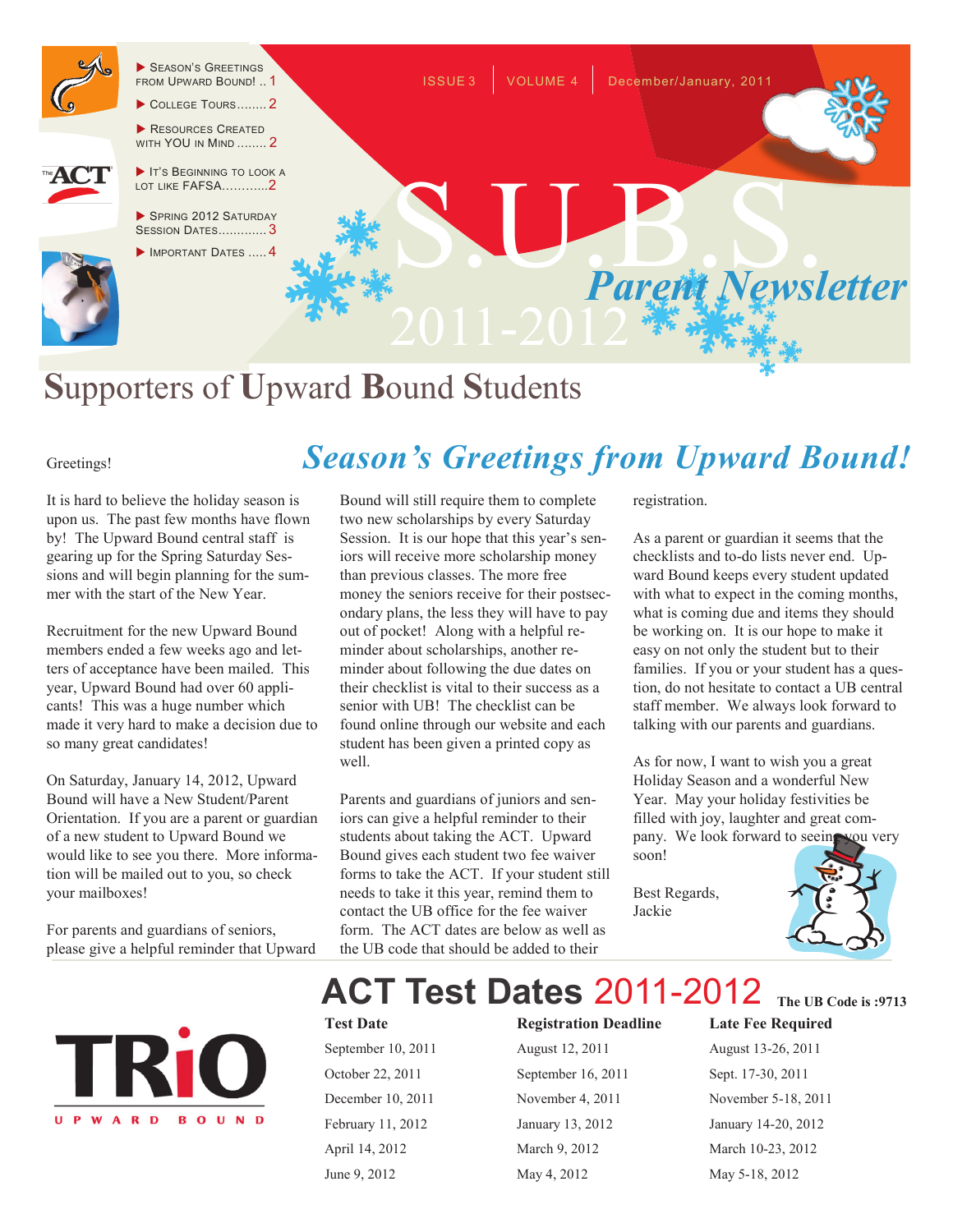**e** Tours

Whether your students is ending their first semester of their high school career or about to begin their last semester as a senior it is a good time to discuss when and where college tours will fit into the family calendar.

Sure, you and your student can take a tour online these days. But there's nothing better than a campus tour when you're trying to get a feel for the college or university. In order to make the most of the college tour you have to be prepared. Follow these steps and you and your student will be a college tour pro!

**Be prepared.** Research its outstanding programs, faculty-student ratio, educational mission-even its mascot. Know the competitive sports teams and major rivals. Prepare yourself with all of the pertinent, public info about the college. Visit or call Jackie and she has many college materials from all over to get you started!

**Read while you wait.** Once you and your student arrives on campus, check out the bulletins, pick up a copy of the college newspaper or magazine and don't forget to grab a few brochures from the admissions office. This will help familiarize you with the campus basics, so you can focus on more in depth questions while touring. **Ask questions.** Sometimes the excitement of the tour can lead to lots of distractions, which means you and/or your student may forget to ask questions. Be sure to create a list of questions before the tour and keep them handy the day of. Reference it regularly to make sure you've got all the answers. If a question hasn't been addressed, ask it!

**Talk to students.** Some of the best feedback will come from students who are actually at the college! They are living the life your student may live everyday, so who better to give you insight on the day-to-day

activities on campus? Visit the campus coffee shop or commons and ask students what campus is really like.

**While on the tour.** The tour guide will be an actual student or employee at the college you are visiting, so be prepared to ask questions. They will have plenty of information to answer your questions.

**After the tour.** Sit down with your student and write down five impressions of the school. Consider the campus personality, diversity of the student body, the size of the lecture halls and student interaction. These little mental reminders will help compare colleges later.

Information gathered from "Take a college tour" NeextStepU

Upward Bound is more than happy to also take your student to a college visit at no cost to you. Just let them know and they can set everything up for you and your student!

### **Resources Created with YOU in Mind**

print for you to use as you help your student do." and 3. "How to deal with cost." plan for their future. Below are just a few to get you started on the right path!

#### **www.college.gov**

This site is intended to be the go-to source for information and resources planning, preparing and paying for postsecondary education. A great resource for you is the *Parents/Family* link on this site. It will help you answer and understand three vital pieces to the postsecondary puzzle:

There are many resources on the web and in 1. "Why they should go." 2. "What you can

#### **www.collegetoolkit.com**

This is a valuable resource for everyone involved in the scholarship process.. The site has created an extensive database of scholarship opportunities as well as information about colleges across the nation as you and your student begin to research postsecondary options.

**www.careonecredit.com/debt-free-u** This website, Debt Free U, is an excellent resource when working with your student about financial literacy. It supplies you with resources that empower your students to take an active role in their finances right from the start. Tools available are online calculators, worksheets and forms, self assessment tests and quizzes and a large

*Don't forget the UB website for all of your up to date information about the program!*

resource guide.

## **It's beginning to look a lot like... FAFS**

If your student is a senior this year, it's the holiday season which means you both will be able to apply for the FAFSA very, very soon! Below are common questions and answers about the FAFSA!

**What exactly is the FAFSA?** The Free Application for Federal Student Aid (FAFSA) is required to apply for federal student aid, such as federal grants, loans, and work study. It also is used to apply for most state and college aid and some private financial aid.

**When can we apply for the FAFSA?**  Submit the FAFSA on the Web (fafsa.ed.gov) from January 1, 2012 until June 30, 2013 for the 2012-2013 school year.

#### **What do we need to apply for the**

**FAFSA?** You may need to refer to various forms of identification, such as your Social Security card and driver's license and financial documents, such as your federal income tax return.

#### **What happens after I submit the**

**application?** You will get a Student Aid Report (SAR) by e-mail or by snail mail. The colleges that you listed on your FAFSA will also receive a copy of your information. Your SAR will include your Expected Family Contribution (EFC).

Your college uses the EFC determine the amount of federal grants, loans and work-study you're eligible to receive. If you application is incomplete your SAR will display any issues that need to be resolved. Make an necessary corrections on the FAFSA website. Information gathered from "FAFSA 411" NextStepU & www.fafsa.ed.gov

Upward Bound will be hosting another Guidance & Grub night following the New Year. Look for information to come!

If you have any further questions about the FAFSA process, contact Jackie at (660) 562-1638 or jackiec@nwmissouri.edu.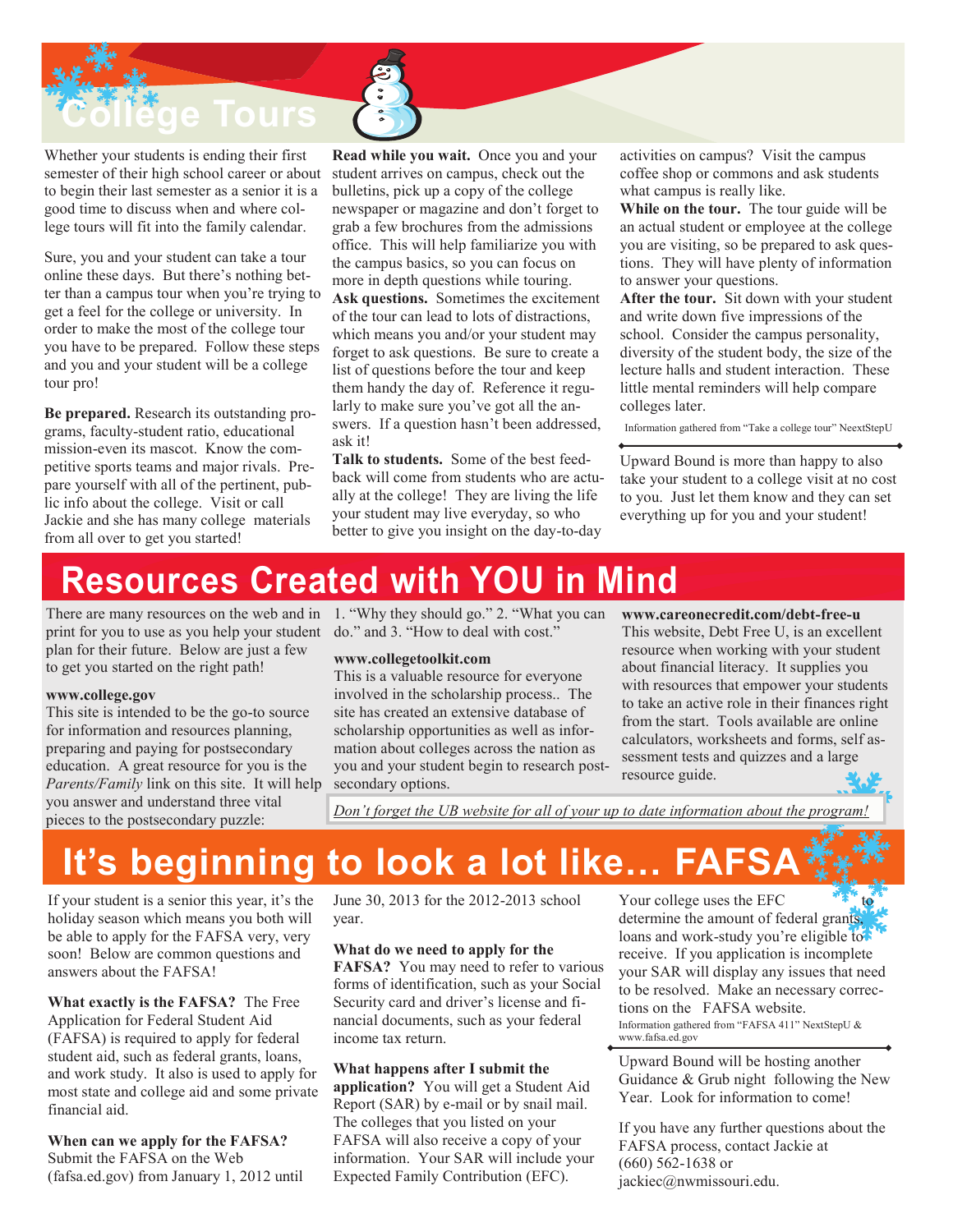|                              |                   | <b>Saturday Session Dates</b><br>Upward Bound Saturday Sessions take place from 8:30 a.m.<br>to 12:00 p.m. on the third floor of the Administration Building<br>at Northwest Missouri State University. | <b>SPECIAL</b><br><b>POINTS OF</b>                       |
|------------------------------|-------------------|---------------------------------------------------------------------------------------------------------------------------------------------------------------------------------------------------------|----------------------------------------------------------|
|                              | <b>January 14</b> | <b>Regular Session</b>                                                                                                                                                                                  |                                                          |
|                              | <b>February 4</b> | (New Student & Parent Orientation)<br><b>Regular Session</b>                                                                                                                                            |                                                          |
|                              | - February 25     | <b>Regular Session</b>                                                                                                                                                                                  |                                                          |
| <b>Keep This</b><br>Schedule |                   | (TRIO Day)                                                                                                                                                                                              |                                                          |
|                              | March 10          | <b>Regular Session</b>                                                                                                                                                                                  | <b>Upward Bound</b><br>will notify                       |
|                              |                   |                                                                                                                                                                                                         | students of any                                          |
|                              | March 31          | <b>Regular Session</b>                                                                                                                                                                                  | cancellations due                                        |
|                              | April 28          | <b>Regular Session</b>                                                                                                                                                                                  | to potential bad<br>weather the<br><b>Friday morning</b> |

### Saturday Session Bus Schedule

| <b>School</b>     |             | <b>Pick Up Time Drop Off Time</b> | Location    |
|-------------------|-------------|-----------------------------------|-------------|
| King City         | $7:30$ a.m. | 1:40 p.m.                         | High School |
| Stanberry         | $7:45$ a.m. | $1:25$ p.m.                       | High School |
| Northeast Nodaway | $8:05$ a.m. | $1:05$ p.m.                       | High School |
|                   |             |                                   |             |
| <b>Rock Port</b>  | $7:30$ a.m. | $1:50$ p.m.                       | High School |
| Tarkio            | $7:45$ a.m. | $1:35$ p.m.                       | High School |
| Nodaway-Holt      | $8:10$ a.m. | 1:10p.m.                          | High School |
|                   |             |                                   |             |

**Leave NWMSU** \*\* 12:15 p.m. Administration Building

**Arrive NWMSU** 8:30 a.m. Administration Building

**\*\* Busses typically stop at McDonald's after session from 12:15-12:45 p.m.** 

 $\approx$  Happy Holidays $\approx$ 

### **UB Summer Session 2012**

**before a Saturday** 

June 3rd - July 5th

### **Summer Trip 2012**

July 9th-13th